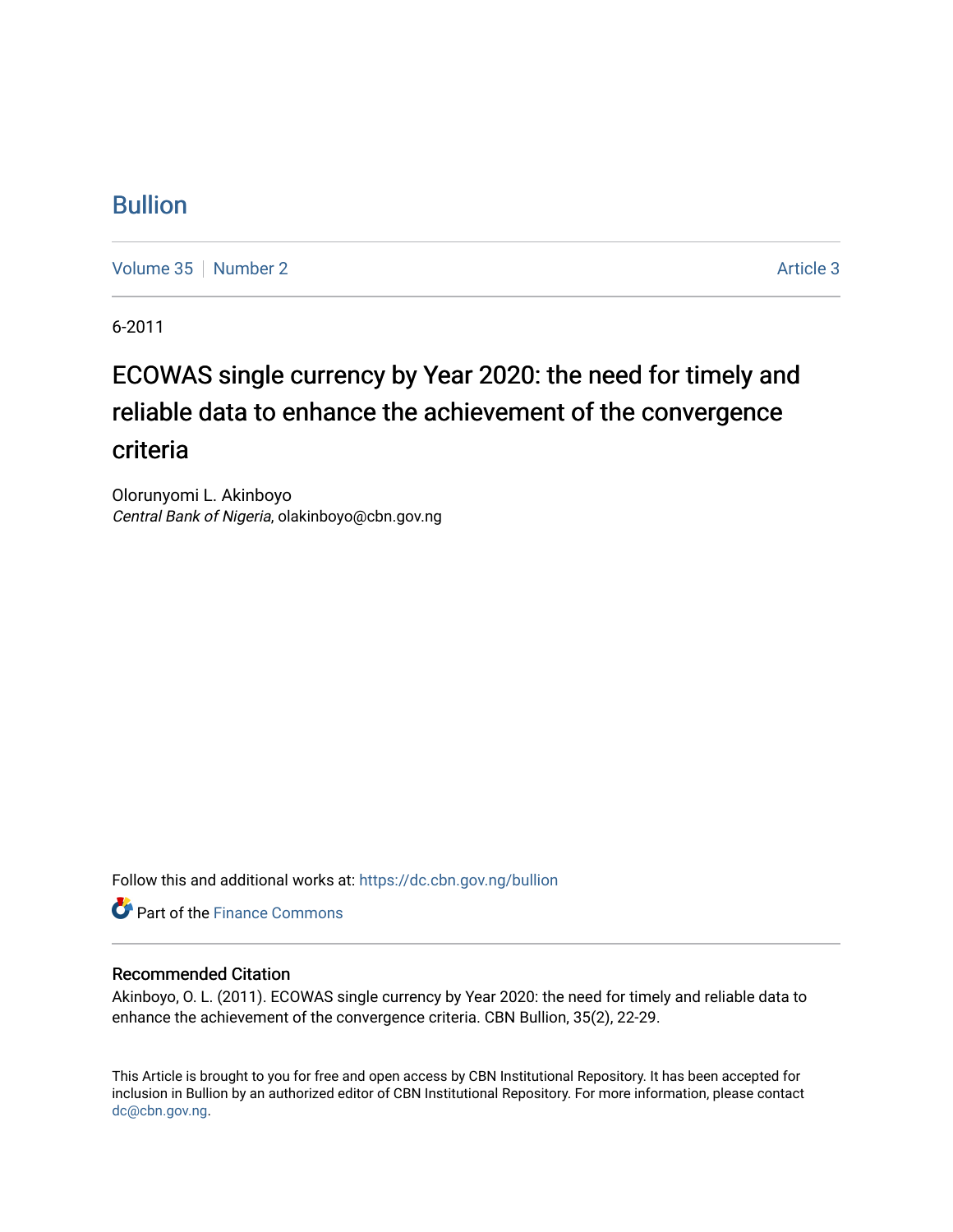## ECOWAS SINGLE CURRENCY BY YEAR 2020: THE NEED FOR TIMELY AND RELIABLE DATA. TO ENHANCE THE ACHIEVEMENT OF THE **CONVERGENCE CRITERIA\***

#### **Abstract**

The issue of single currency in West Africa has long been on the agenda of the political and monetary authorities since the inception of ECOWAS in 1975. The principal aim of economic and monetary integration effort was to expand intra-community trade. As obtained in other regional blocks especially in the euro area where a single currency the 'Euro' is used, ECOWAS identified a number of impediments to the development of inter-regional trade, which include multiplicity of currencies, widespread controls and restrictions on exchange transactions. Consequently, member central banks and other relevant agencies adopted broad and diverse set of statistical data, namely budget deficits, inflation, external reserves, central bank financing of the previous year's budget. domestic arrears and tax revenue. These criteria are needed to guide the Convergence Council in policy decisions and thus timely rendition of data coupled with other ECOWAS integration programmes such as the payment system development statistical harmonization and ECOMAC database, ECOWAS Trade Liberalization Scheme (ETLS) and other issues are required to fast-track the 2020 project.

#### **AUTHORS**



OLORUNYOMI L. AKINBOYO Principal Manager, **Monetary Policy Department** Central Bank of Nigeria

#### Introduction  $1.0$

 $\mathsf{F}$ he initiative to establish a single currency within the West African region is to enhance trade among countries especially through the removal of exchange rate risks and reduction of transactions. Within the region, it is one of the possible option to promote intra-community trade and to ensure that the region is placed on a vantage position at the international trade level. To achieve this initiative, the Convergence Council on May 25, 2009, set up a road map for member countries to comply with so as to ensure that the single currency idea was not only realised but continue so as to facilitate growth of the region. Critical in this road map is the Convergence Criteria which detailed the target of what member countries must meet. These included budget deficit (< 4 per cent of GDP), inflation (<5 per cent), external reserves (< 6

months of import), tax revenue (> 20), salary mass (< 30), central bank financing of the budget (< 10 per cent of the previous year's revenue), real interest rate and real exchange rate among others. These data requirements remains the cornerstone of planning and an indispensable tool in the development of any economy or region as it forms the basis on which decisions of national consequences are based. Stakeholders namely the Research and Statistics Department of the Central Banks, National Bureau of Statistics, Federal Ministry of Finance, Accountant General's office, Debt Management Offices, and Inland Revenue Ministries and parastatals are to supply these data to the monitoring authorities namely Economic Community of West African States, West African Monetary Institute and the West African Monetary Agency (ECOWAS/WAMI/WAMA) as the region marches towards the Single Currency Project by the year 2020. Without them, it would be very difficult for the policy makers to assess economic processes when viewed from the background of

implementing the new road map that will lead to the adoption of a single currency by 2020.

Even after the Convergence Council must have taken any decision, credible data is further required for the evaluation of policies to ensure that set objectives are achieved. It is the realization of the growing importance of data in the formulation of economic policies that the above named joint surveillance mission to collect data from stakeholders in the region was formed. Trade integration is very important when viewed from what other regional economies are doing. Thus, the objective of this paper is to bring to fore the need to have reliable and adequate data which is one of the necessary requirements that would guide the Convergence Council in their decision making and other necessary requirements towards ushering in a unified integration and a single currency by year 2020. This paper is structured into six parts. This introductory aspect is section one closely followed by review of literature in section two. Data requirements from Central

\*The views expressed in the paper are those of the author and do not in any way represent the official position or thinking of the Central Bank of Nigeria. The author acknowledges the comments and criticisms of anonymous reviewer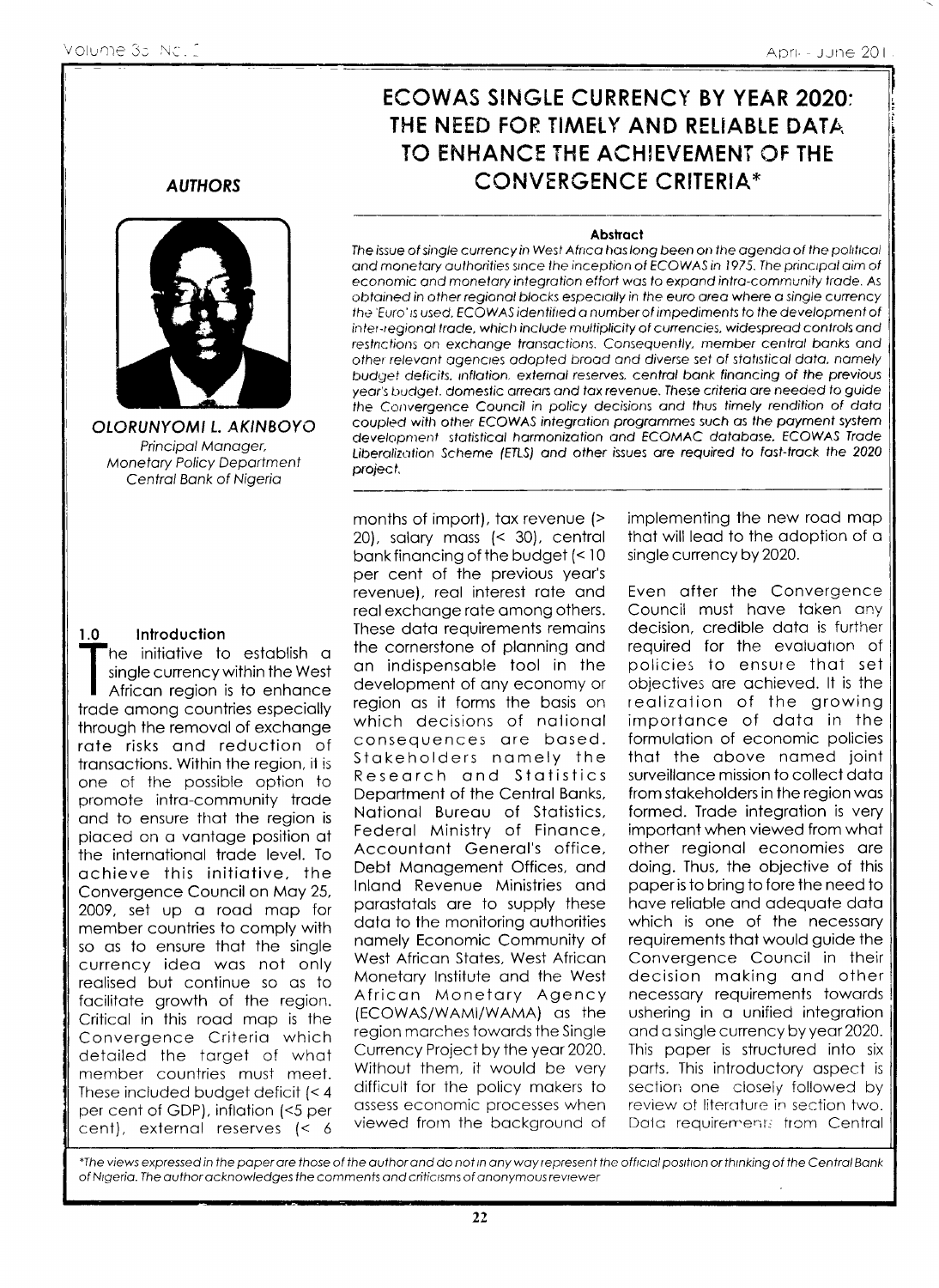#### Volume 35, No 2

**Banks of ECOWAS member states** form section three while the enhancements of data generated and its management through the use of Information and Communication Technology (ICT) shall be the focus of section four. Section five and six deals with the efforts of the ECOWAS Commission and West African Monetary Agency (WAMA) in improving the dearth and quality of data for policy purposes in the region as well as some recommendations and conclusion.

Lierat rePollew

\*\* ince the birth of ECOWAS in 1975, the Authority of Heads of States and Government has conceived the intention of establishing a monetary union in which a single currency would circulate in all its fifteen member states as the principal means of exchange and measure of value. Considering the multiplicity of currencies circulating within the region, the establishment of a single region/currency would help to reduce transaction costs and the uncertainties businessmen encounter in doing business within the region. In realization of the above, the ECOWAS Monitoring Cooperation Programme (EMCP) aimed at having a single currency for the entire region by the year 2020. The ultimate goals of regional economic management which is viewed as a macro objective should lead to increased economic growth/prosperity, equity and sustainability (Ojo, 1995). The manipulation of the macroeconomic parameters output, savings, investment, employment, price level, etc, with a view to moving the ECOWAS region to a more desirable state, requires as a basic condition for success, sound policy analysis and economic planning practices.

Adequate data makes the decision process easier and ensure that performance goals are met (Whitlock et al, 1987) Thus,

data provide the basis from which economic and other decisions are made in order to achieve desired objectives for growth and development. Also, it is only the availability of adequate, reliable, accurate and timely data on the various aspects of the economy and social activities that macroeconomic policy analysis can be detailed, meaningful and result achieving.

In other words, the role of adequate and reliable data in enhancing the quality of policy decision cannot be over-It is widely emphasized. recognized that data are a major input into policy analysis. Apart from theoretical framework, policy analysis requires well-structured and reliable data that provide the true reflection and the workings of the economy upon which the policy analysis is being undertaken. Since the economy on which policy analysis is carried out is complex, data requirements are most often enormous and complex. Unarguably, the quality of any data would have effects on empirical findings and consequently on policy decisions; hence the need for a good data management system.

Egbon (1994) sees data as any set of characters accepted as input to an information system that can be stored, processed and retrieved. Davidson (1996) echoed the view and posited that data is organized information that has been gathered about a topic or topics of interest. From these two elements, data management connotes the totality of the process through which a system tries to effectively mobilize data towards achieving some desired result via meticulous planning, organising, directing and controlling. Thus, the hallmark of any data management system is the effective gathering, storing, processing, analysing, presenting and disseminating of accurate, precise, timely, accessible and reliable data set.

The statistical system of any country or nation according to Fellegi, referenced in Bawa (1993) is the sum total of the functions carried out by all the agencies that are engaged in data generation and management. A typical national statistical system is expected to generate and manage data towards achieving national goals through meticulous and successfully economic planning process (Egbon, 1994). To this end, an ideal national statistical system requires that statistical agencies must (i) interact and cooperate with and among themselves, (ii) try to produce reliable, up to date and relevant information describing the profile of the society; (iii) formalize the system for the determination of users' data requirements, and (iv) develop an elaborate feedback system to the suppliers of data.

 $3.0$ Data Requirement from **Central Banks of ECOWAS** member states and their performance towards the 2020 project

ata plays a very prominent role in policy making and it remains the cornerstone for planning and an indispensable tool in the development of any economy. It forms the basis on which decisions of national consequences are based. Baron Alexandre Lamfalussy, the first President of the European Monetary Institute (EMI), wrote in 1996 that.."Nothing is more important for monetary policy than good statistics. Statistical information is necessary to decide what policy actions to take, explain them publicly, and to assess their effects after the event. Unless policy can be justified and explained, it will not be understood and the institution carrying it out will lack credibility". What is especially important in this statement is that good data is not only required for the decisionmaking process, but also important for the communication of such decisions.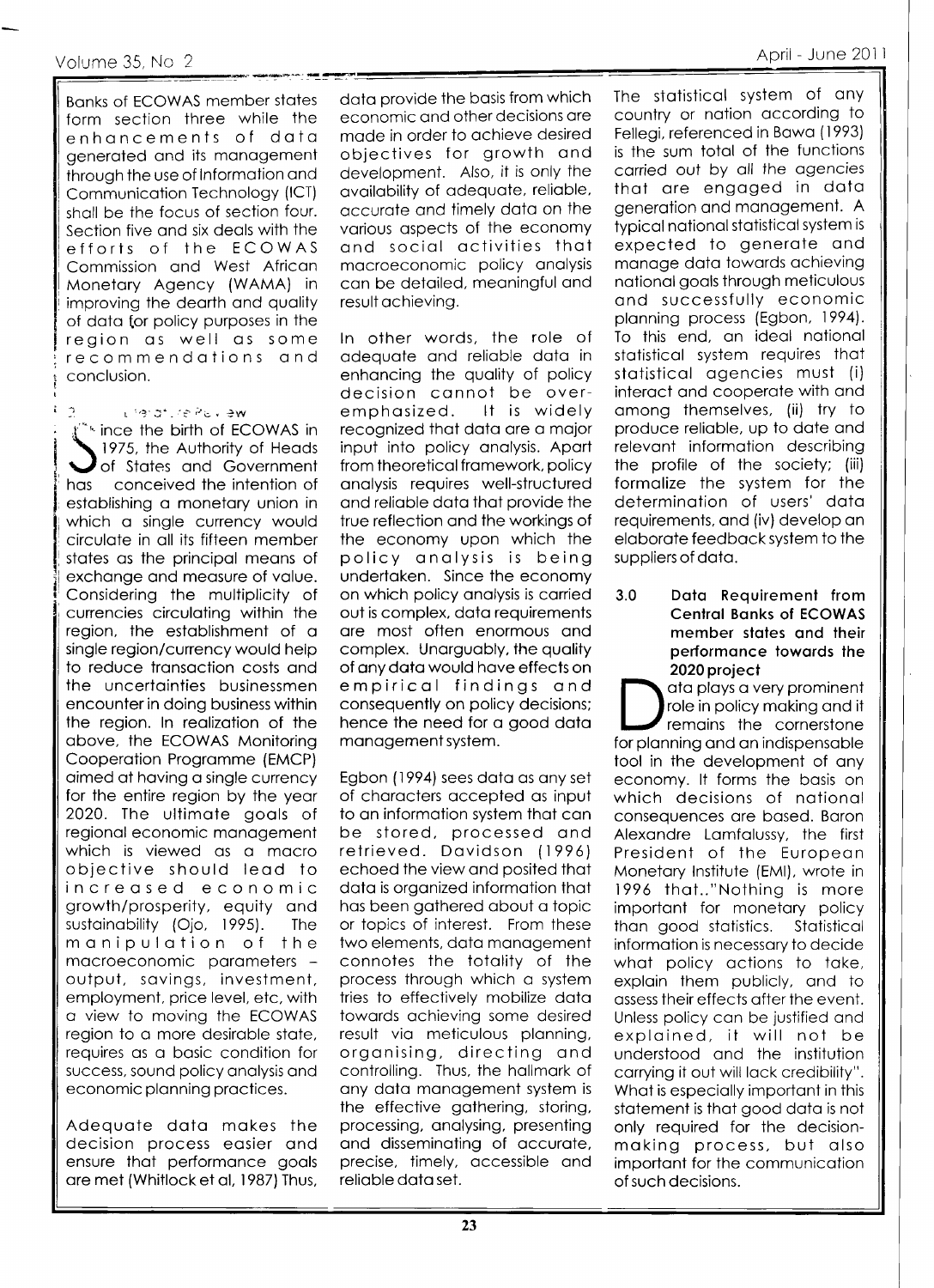As above stated, the data by the member central banks are varied. It must be underscored that these are expected to meet so as to make the journey on convergence very easy. It is on the basis of these requirements that surveillance missions were conducted on member states to ascertain the level of their readiness. The table below showed the compliance level of member countries to the set target (convergence criteria) of the **ECOWAS Cooperation Monitoring** Programme (EMCP).

It has been observed that member countries find it difficult to sustain the performance of the realised targets in the preceding year. Particularly during the global crisis, the number of targets met

especially inflation was not encouraging (though pick-up latter). One noticeable development was that the region had some impressive performance due largely to their minimal integration with the global community and thus the impacts were not very severe.

#### Importance of Data in achieving the single currency

In every economy, the purpose of data collection is to provide relevant, comprehensive, accurate and objective statistical information. Generally, data are invaluable for monitoring the country's economic and social conditions, the planning and evaluation of government and private sector programmes and investment, policy debates and

advocacy, and the creation and maintenance of an informed public.

Data collected from Central Banks of member countries are those the countries collected from their sample surveys from both the formal and informal sectors of the economy. These include those from the financial, real, external and fiscal sectors of the economy. In many countries, regular and continuous surveys are a key source of statistics essential for monitoring social and economic trends. They may monitor such aggregates or indicators as the size and structure of the labour force and the activities of households inciuding: spending patterns, family structure, housing conditions, education, health and so on.

| Table 1. Number of countries that met the Convergence Criteria in ECOWAS |  |
|--------------------------------------------------------------------------|--|
|--------------------------------------------------------------------------|--|

| S/N                     | Criteria/Year                       | 2000                     | 2001                    | 2002        | 2003           | 2004           | 2005            | 2006           | 2007           | 2008            | 2009           | 2010           | $2011*$        |
|-------------------------|-------------------------------------|--------------------------|-------------------------|-------------|----------------|----------------|-----------------|----------------|----------------|-----------------|----------------|----------------|----------------|
| $\mathbf{1}$            | <b>Budget</b><br>Deficit            | $\ddot{\circ}$           | $\delta$                | 5           | 5              | 3              | 5               | $\overline{6}$ | 8              | $\ddot{\delta}$ | 5              | $\epsilon$     | 5              |
| $\overline{2}$          | Inflation                           | 11                       | 9                       | 10          | 10             | 9              | 9               | 8              | $\overline{7}$ | $\mathbf{I}$    | 9              | 9              | 8              |
| 3                       | Reserves                            | 10                       | 10                      | 9           | 9              | 9              | $\mathbf{1}$    | 9              | $\overline{9}$ | 9               | 9              | $\overline{9}$ | $\overline{9}$ |
| $\overline{\mathbf{4}}$ | Central<br><b>Bank</b><br>Financing | 12                       | 13                      | 12          | 11             | 14             | 15              | 13             | 15             | 15              | 15             | 15             | 15             |
| 5                       | Domestic<br>Arrears                 | $\overline{4}$           | $\overline{\mathbf{4}}$ | 3           | $\overline{4}$ | $\overline{4}$ | 3               | 8              | $\overline{4}$ | 8               | 8              | 8              | 8              |
| $\boldsymbol{6}$        | <b>Tax Reserves</b>                 | $\mathbf{1}$             | $\overline{0}$          | $\mathbf 0$ | $\overline{0}$ | $\overline{2}$ | $\overline{2}$  | $\overline{2}$ | $\overline{2}$ | $\overline{3}$  | 3              | $\overline{3}$ | 3              |
| $\overline{7}$          | <b>Salary Mass</b>                  | 6                        | $\boldsymbol{6}$        | 5           | 8              | 5              | $\overline{7}$  | 8              | 9              | $\overline{7}$  | $\overline{7}$ | 8              | $\overline{7}$ |
| 8                       | Domestic<br>Investments             | 6                        | 6                       | 5           | 5              | $\overline{7}$ | 6               | $\overline{7}$ | $\overline{7}$ | $\overline{7}$  | $\overline{7}$ | $\overline{7}$ | $\overline{7}$ |
| 9                       | <b>Real Interest</b><br>Rate        | 12                       | $\overline{6}$          | 8           | $\overline{9}$ | $\overline{7}$ | $\overline{7}$  | 6              | 6              | $\mathbf 0$     | $\overline{4}$ | $\overline{4}$ | $\overline{4}$ |
| 10                      | Real<br>Exchange<br>Rate            | $\overline{\phantom{a}}$ | 11                      | 12          | $\overline{7}$ | 12             | 12 <sup>2</sup> | 12             | 12             | 5               | 15             | 15             | 15             |

\*provisional

Note  $(1 - 4)$  Primary Criteria while  $5 - 10$  are secondary criteria

Source: ECOWAS/WAMA website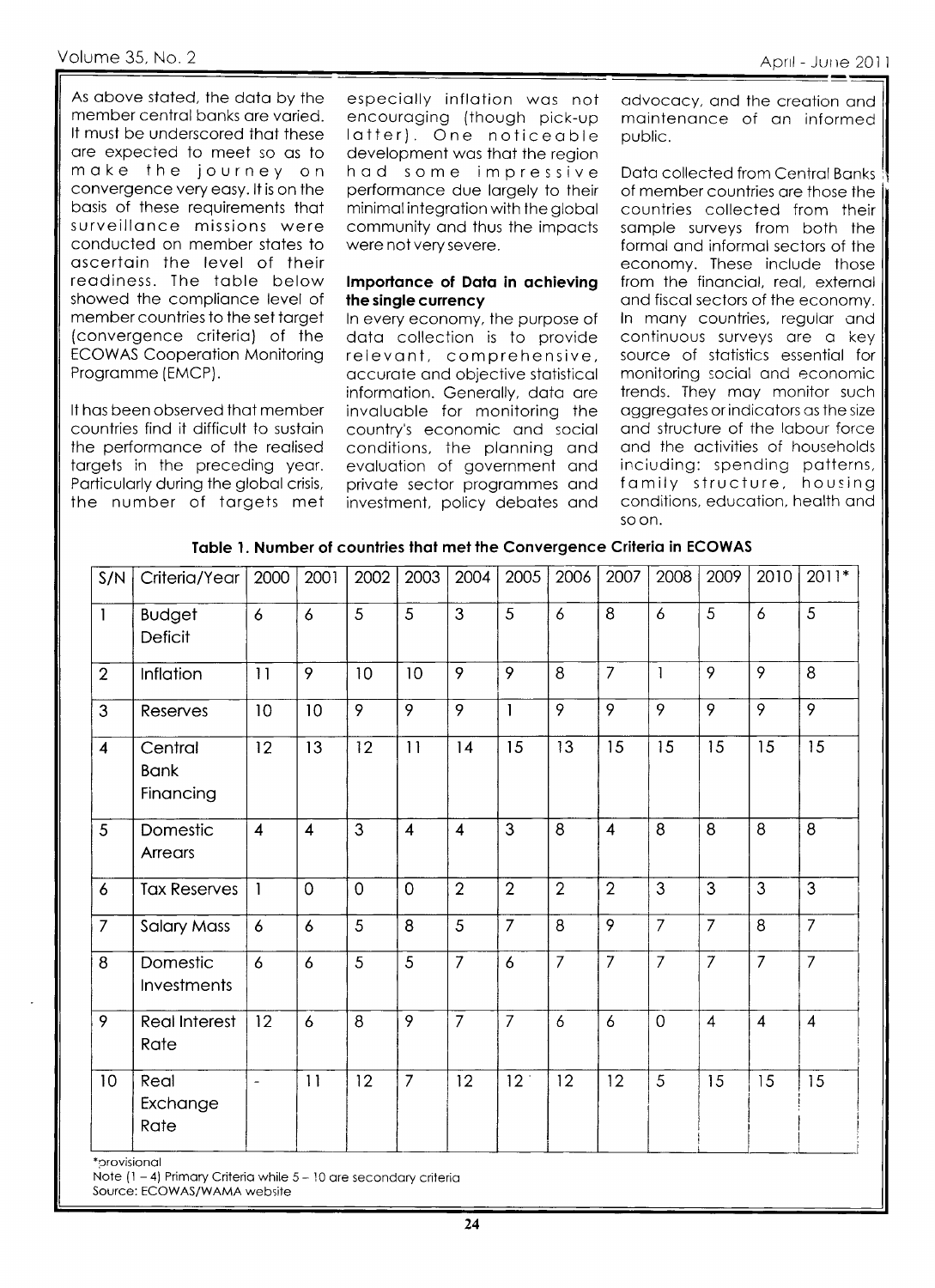#### In summary,

- Data is required to run the country efficiently, both for day-to-day administration and for policy making in the long term. They need data to manage the economy, to 'balance the books' maintaining a balance between revenue and expenditure and ensuring macro-economic stability.
- Data for managing the  $\bullet$ economy: One of the most important tasks all governments have is to manage the domestic economy and its interactions with the rest of the world. The actions governments take vary from country to country, but include maintaining an appropriate balance between supply and demand in the domestic economy and creating the right environment for external investment. economic growth and poverty reduction.
- Data for Longer-term Policy- $\blacklozenge$ Making: Gross domestic product (GDP) and other measures of economic activity such as Gross National Income (GNI) are key indicators for governments. Together with their individual components, they show how the economy is responding to government policy and other influences.

#### Challenges of data collection within the ECOWAS region

The challenges of data collection in the region are numerous because there are standards which must be followed in terms of collation and processing to ensure that it follow the accepted norms. These basic concepts include international standards that would facilitate comparison and analysis between countries and over time. Those in charge of official statistics must enjoy some degree of autonomy from government in producing and assemination

data which must be undertaken in a way that is credible both within and outside the country.

At its special session of 11-15 April, 1994, the United Nations developed some fundamental principles of official statistics that were adopted unanimously by the United Nations Statistical Commission. The International Monetary Fund (IMF) has also been concerned with the quality and reliability of official statistics. The IMF's Dissemination Standards Bulletin Board provides access to three sites: The Special Data Dissemination Standard Site (SDDS) quides countries that have or might seek access to capital markets, the General Data Dissemination System Site (GDDS) guides countries in public provision of timely, accessible and reliable economic, financial and demographic data and the Data Quality Reference Site (DQRS) which has created to foster common understanding of data quality.

It must be clearly stated that data generation within the region has been a herculean task. First, there is the economic challenge which centred on an insufficient administrative framework to support data gathering. In most cases, there were not enough institutions, manpower and credible commitment as well as excessive bureaucracy and red tape. Similarly, there is the extensive delay in the commencement of surveys coupled with lack of institutional checks and validation from where those data were sourced.

Despite the above challenges, the member countries have been able to attain some of the primary and secondary convergence criteria as tabled below.

 $4.0$ **Enhancing data collection** and management through improved Information Technology in ECOWAS member states

ractically, there are two basic approaches to data management: these are the manual and computer based approaches. The manual approach involves a method whereby all activities: thinking, recording, operating, data handling are carried out by human hands and brains, without the aid of machines. **The** computer-based approach involves heavy reliance on data processing equipment in the performance of these activities. However, the two approaches are not mutually exclusive (Egbon,  $1994$ . Accordingly, a data management system can either be said to be highly manual or The highly computer-based. highly computer-based approaches are very relevant for complex processing, analysing and presentation aspects. This is because of the ease and speed with which the computer does the job (Awopegba, 2001). However, the computer-based data management involves not just buying some units of computer hardware but also the commitment of management and staff of organisations to establish and maintain the information system. Specifically, as a requirement to operating an effective computer-based data management approach, organisations must invest in hardware (computer units), software (programmes), maintenance (including stock of spare parts and accessories) and human capacity (consisting of both technical and professional analytical skills).

Whatever the procedure for data management, its effectiveness and efficiency is defined by its flexibility, reliability, accessibility, and accuracy. However, given the global competiveness, the peculiarities of national economies and the large mass of data that has to be generated and process, it is very evident that the computer-based approach has an edge over the manual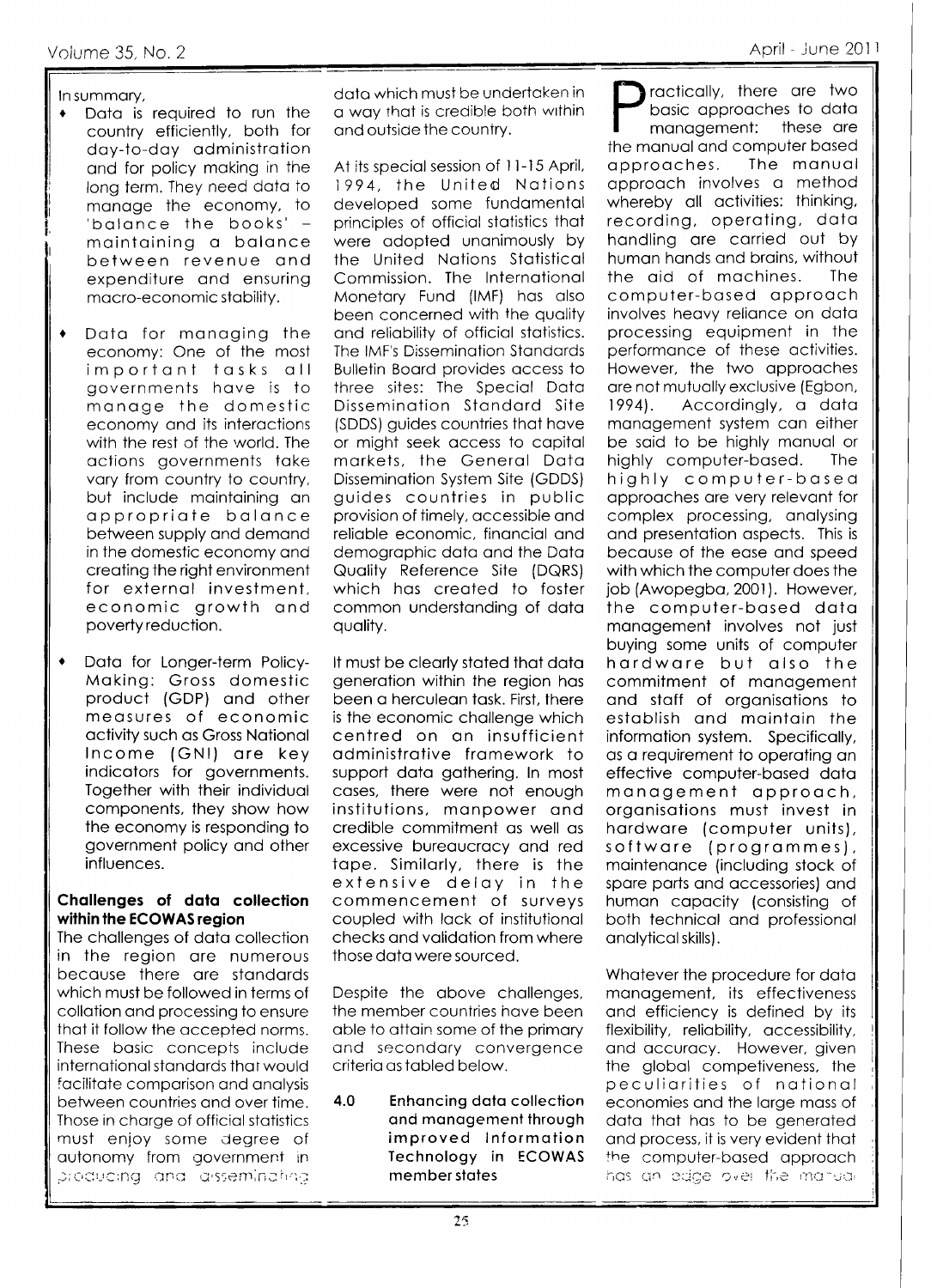|                                 | 2000                      | 2001                    | 2002           | 2003                    | 2004           | 2005           | 2006           | 2007                    | 2008           | 2009                    | 2010           | 2011*          |
|---------------------------------|---------------------------|-------------------------|----------------|-------------------------|----------------|----------------|----------------|-------------------------|----------------|-------------------------|----------------|----------------|
| <b>BENIN</b>                    | $\epsilon$                | $\overline{7}$          | 8              | $\overline{7}$          | $\overline{7}$ | $\overline{5}$ | $\overline{5}$ | $\overline{9}$          | 6              | $\overline{8}$          | 6              | $\overline{7}$ |
| <b>BURKINA</b><br>FASO          | $\epsilon$                | 6                       | 6              | $\overline{7}$          | $\overline{7}$ | $\epsilon$     | $\overline{7}$ | $\overline{7}$          | $\overline{5}$ | $\overline{7}$          | 6              | $\overline{7}$ |
| CAP-VERT                        | 3                         | 3                       | 3              | $\overline{4}$          | $\overline{4}$ | $\overline{4}$ | $\overline{4}$ | $\overline{4}$          | $\overline{3}$ | $\overline{4}$          | 5              | $\overline{5}$ |
| <b>COTE</b><br><b>D'IVOIRE</b>  | $\overline{5}$            | $\overline{5}$          | $\overline{5}$ | 5                       | 6              | $\overline{5}$ | $\overline{7}$ | 6                       | $\overline{4}$ | $\overline{7}$          | $\overline{7}$ | $\overline{7}$ |
| <b>GAMBIA</b>                   | $\overline{7}$            | $\overline{2}$          | $\Omega$       | $\mathbf{I}$            | $\overline{4}$ | $\overline{4}$ | 6              | $\overline{4}$          | $\overline{4}$ | $\overline{5}$          | 5              | 5              |
| <b>GHANA</b>                    | $\overline{2}$            | $\mathbf{I}$            | $\circ$        | $\overline{2}$          | $\overline{3}$ | 3              | $\overline{3}$ | $\overline{\mathbf{4}}$ | $\overline{2}$ | $\overline{\mathbf{A}}$ | $\overline{4}$ | $\overline{4}$ |
| <b>GUINEA</b>                   | $\mathbf{1}$              | $\overline{5}$          | $\overline{3}$ | $\mathbf{1}$            | $\mathbf{I}$   | 3              | $\overline{2}$ | $\overline{4}$          | $\overline{4}$ | $\overline{5}$          | 5              | 5              |
| <b>GUINEA-</b><br><b>BISSAU</b> | $\overline{3}$            | $\overline{5}$          | $\overline{5}$ | $\overline{4}$          | $\overline{6}$ | $\overline{4}$ | $\overline{6}$ | $\overline{3}$          | $\overline{2}$ | $\overline{5}$          | 5              | $\overline{5}$ |
| LIBERIA                         | $\overline{7}$            | $\overline{4}$          | $\overline{4}$ | 3                       | $\overline{2}$ | 3              | $\overline{3}$ | 3                       | 3              | 3                       | 3              | $\overline{3}$ |
| MALI                            | $\overline{7}$            | 5                       | $\overline{7}$ | 8                       | 8              | $\overline{7}$ | $\overline{7}$ | $\overline{8}$          | $\overline{5}$ | 6                       | $\overline{5}$ | 5              |
| <b>NIGER</b>                    | $\overline{5}$            | $\boldsymbol{6}$        | $\overline{5}$ | $\overline{7}$          | 6              | $\overline{5}$ | 8              | $\overline{7}$          | $\overline{5}$ | $\overline{7}$          | 6              | $\overline{6}$ |
| <b>NIGERIA</b>                  | $\overline{5}$            | $\overline{4}$          | $\overline{4}$ | $\overline{\mathbf{4}}$ | $\overline{5}$ | $\overline{5}$ | $\overline{5}$ | $\epsilon$              | $\overline{5}$ | $\overline{5}$          | 6              | $\overline{6}$ |
| SENEGAL                         | $\overline{\overline{7}}$ | $\overline{9}$          | $\overline{9}$ | $\overline{9}$          | $\overline{8}$ | $\overline{8}$ | $\overline{7}$ | $\overline{5}$          | $\overline{7}$ | $\overline{7}$          | 7              | $\overline{7}$ |
| <b>SIERRA</b><br>LEONE          | $\overline{\mathbf{3}}$   | $\overline{\mathbf{3}}$ | $\overline{3}$ | $\circ$                 | $\mathbf{1}$   | $\mathbf{1}$   | $\overline{O}$ | $\overline{2}$          | $\mathbf{1}$   | $\overline{2}$          | $\overline{2}$ | $\overline{2}$ |
| <b>TOGO</b>                     | $\overline{4}$            | $\overline{5}$          | 6              | $\overline{7}$          | 6              | $\overline{5}$ | $\overline{7}$ | $\overline{7}$          | $\overline{3}$ | $\overline{3}$          | $\overline{3}$ | $\overline{3}$ |

Source: ECOWAS/WAMA/UEMOA websites

approach, particularly for a National Statistical System in ECOWAS member states.

In the ECOWAS region, Information and computing technology (ICT) has changed the landscape of data collection and storage. The challenge of data is not just the procurement of the necessary hardware but importantly the human capacity to handle those computers. Many institutions in the countries across the region now embark on collaborative ventures to fast-track data generation and management. Thus, the changes and innovations emanating from this collaboration has engendered the following:

a) The possibility of manipulating

very large data sets involving millions of figures has offered statisticians the opportunity to study micro data corresponding to very small areas, such as a city block or a rural settlement with a handful of inhabitants.

b) Geographical Information Systems (GIS) have been described by UN as a computer-based tool for the input, storage, management, retrieval, update analysis and output information. The information in a GIS relates to data characteristics that are geographically referenced. GIS allows statisticians to answer questions about where

things are or about what is at a given location (Handbook on Geographic Information System and Digital Mapping by the United Nations, N.Y., 2000).

c) The Internet provides whole new opportunities in disseminating information and substantially reduces the cost of publishing data. Data can be made accessible to users without having to incur the costs of publishing large and expensive printed reports. Database management programs allow users to access data in new ways, making links between data sets that were not possible previously.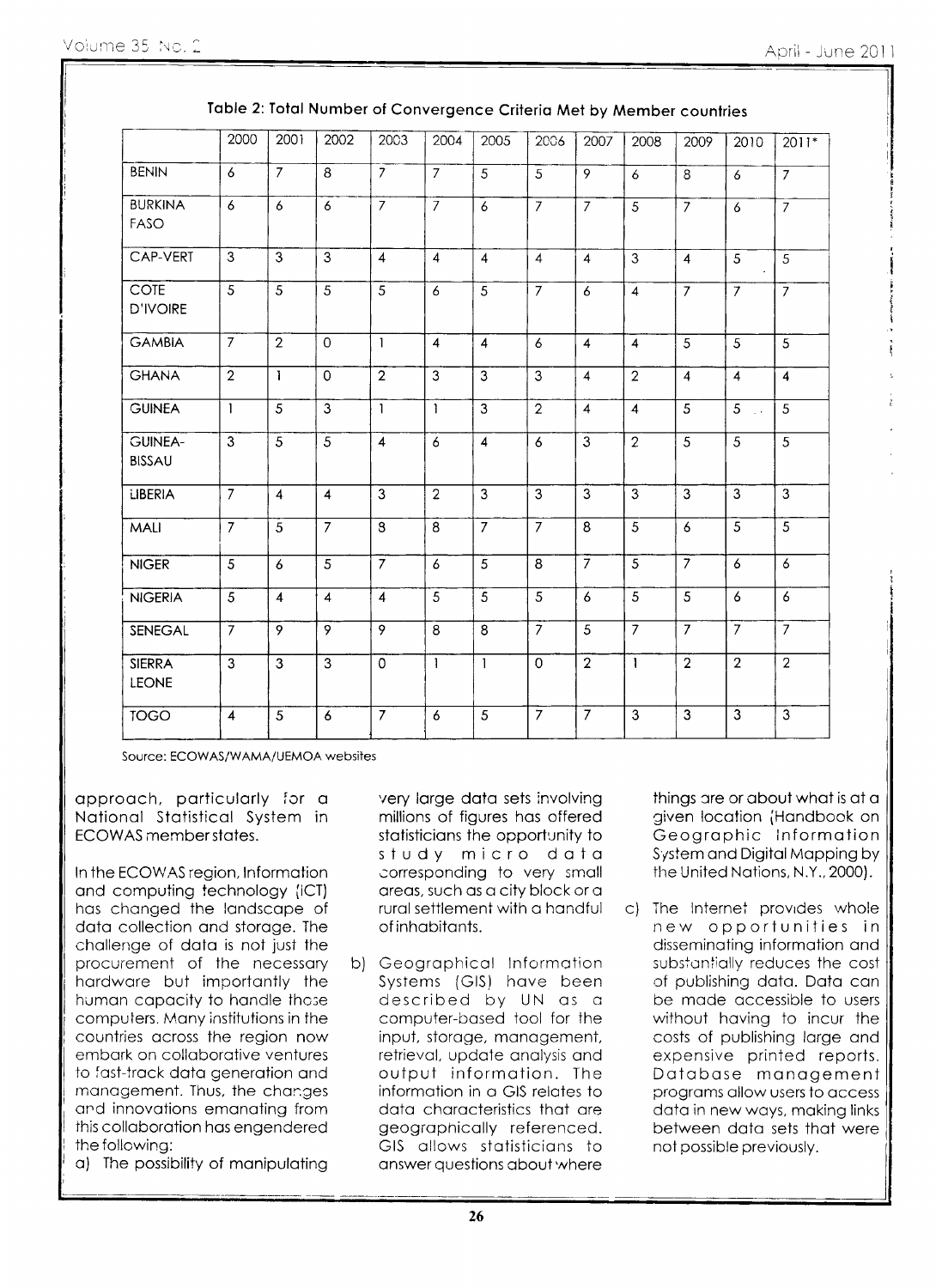$\sim 40$  km s  $^{-1}$  $\mathbb{Z}$  .  $\lambda_{\rm max}^{-1/2}$  $\sim$   $\sim$  $\epsilon = 2\pi \sqrt{\pi}$  $\mathcal{L}(\mathcal{M},\mathcal{L},\mathcal{L})$  .  $\mathcal{L}^{\mathcal{L}}(\mathcal{L}^{\mathcal{L}})$  . The  $\mathcal{L}^{\mathcal{L}}(\mathcal{L}^{\mathcal{L}})$  $\epsilon \uparrow \gamma$  ,  $\gamma$  ,

لي و مون<br>مون

 $\sim$  ver the years, it has been observed that there are  $\sim$   $\sim$  some disparities in the mode of data sourcing, processing and compilation of economic and financial statistics used in the evaluation of macroeconomic convergence. These divergences emerged in the scope, treatment and mode of compilation of statistics. For this reason, the Statistics Department of the ECOWAS Commission embarked on the multilateral surveillance data base (ECOMAC), a statistics harmonization programme which started as far back as 2001. This project is currently in its last stage of development. It has also been observed that there are three sets of Convergence Criteria used for surveillance in the region. These include those of the ECOWAS Commission, Union Economique et Monetaire Ouest Africain (UEMOA Commission) and that of WAMA-WAMI. The ECOWAS Commission convened a meeting of these three institutions on 19th February, 2010 in Abuja, where an Aide Memoire was signed by these institutions as well as the African Development Bank (AfDB) who facilitated the process of selecting the Consultant that would handle the study. Efforts are also on-going concerning harmonization of monetary policy frameworks, legal and accounting frameworks for data reporting as well as rules and procedures of capital markets and that of domestic tax. This is with a view to ensuring comparability of statistics in the region.

#### Other efforts by the ECOWAS Commission

To ensure the success of integration within the region,

 $\frac{1}{2}$ 

المستناب المتار

ECOWAS Commission has put in place a number of programmes.

 $\mathcal{A}$  , we have  $\mathcal{A}^{\mathcal{A}}_{\mathcal{A}}$  , where  $\mathcal{A}^{\mathcal{A}}_{\mathcal{A}}$ 

- First, the Community Investment Code was put in place through whic h investment in the region would be conducted. Specifically, efforts were geared towards aligning the business laws of the non-UEMOA member states of the ECOWAS with the OHADA<sup>7</sup>.
- The Commission also instituted **ECOWAS Trade Liberalization** Scheme (ETLS) aimed at boosting trade in the region
- There is also the Common ٠ External Tariff (CET) under which products have been categorized. Member countries met regularly to review the categorization of the products into respective tariff bands.
- Similarly. Economic Partnership Agreement (EPA) was initiated through which ECOWAS and the European Union meet and dialogue on mutual cooperation areas as well as resolve divergent issues. These areas relates to how to finance the EPA development programme in which the region is expected to contribute a substantial amount for the project.

Similar to the above, the ECOWAS Commission convened a meeting of the regional institutions and the Central Banks in Dakar from March 1-2, 2010. At this meeting, the authorities were mandated to be the coordinating institution for:

- The regulatory and supervisory  $\ddot{\bullet}$ framework for Banking and other Financial institutions
- Harmonization of Accounting and Financial reporting for **banks**
- Monetary Policy frameworks  $\blacklozenge$

الأساء الكاريدان

 $\omega_{\rm{max}}$ 

 $\bullet$ The regulations governing current and capital account transactions within and outside ECOWAS and

 $\label{eq:2} \mathcal{D}^2\mathcal{L}^2=\left[\begin{array}{cc} \mathcal{L}^2 & \mathcal{L}^2 & \mathcal{L}^2 & \mathcal{L}^2 & \mathcal{L}^2 & \mathcal{L}^2 & \mathcal{L}^2 & \mathcal{L}^2 \\ \mathcal{L}^2 & \mathcal{L}^2 & \mathcal{L}^2 & \mathcal{L}^2 & \mathcal{L}^2 & \mathcal{L}^2 & \mathcal{L}^2 \end{array} \right] \ ,$ 

Stabilization of Exchange  $\blacklozenge$ rates.

The realization of the above will not only ensure unification of standards within the region but also enrich the data collection for policy purposes both in content and in quality.

 $\mathcal{C}$  v Confirmentiations and  $\mathbb{R}^2 = 4500$ 

onsidering the time frame set for the monetary unification in this region, an intensified approach for the timely provision of data for all institutions concerned is inevitable. The argument over the years has been that there are bottlenecks inhibiting data generation and management in the region. It must also be underscored that most of the countries have embarked on various programmes over the years. Some of them have been achieved and some were still on going. However, for the purpose of emphasis, stakeholders are enjoined to continue to implement and fine-tune the policies in order to fast-track the timely and effective delivery of the 2020 project in the region.

- There is the need to develop high frequency and robust monetary, fiscal and real sector data on quarterly basis instead of the half yearly or annual collection of data to enhance rigorous economic analysis.
- There is need for the  $\bullet$ development of Statistical Master Plan for the Bureau of Statistics in each country to facilitate statistical information dissemination.

 $\hat{\varphi}$ 

*Changer Middle* 

 $\sim$ 

 $\mathcal{L}^{\text{max}}$  ,  $\mathcal{L}^{\text{max}}$ 

ł

 $\bar{1},\bar{1},\bar{1},\bar{1}$ L'Organization pour l'Harmonization en Afrique du Droit des Affaires which is a system of business laws and implementing institutions adopted by sixteen West and Central African nations

> ים בין הייתה לאומי לאומי בין הייתה בין הייתה אין בין הייתה אמות לאומי האמור או לדיקות. באומי לאומי המוסיקה במו<br>אין הייתה לאומי לאומי לאומי בין הייתה לאומי לאומי לאומי לאומי לאומי לאומי לאומי לאומי לאומי לאומי לאומי לאומי 27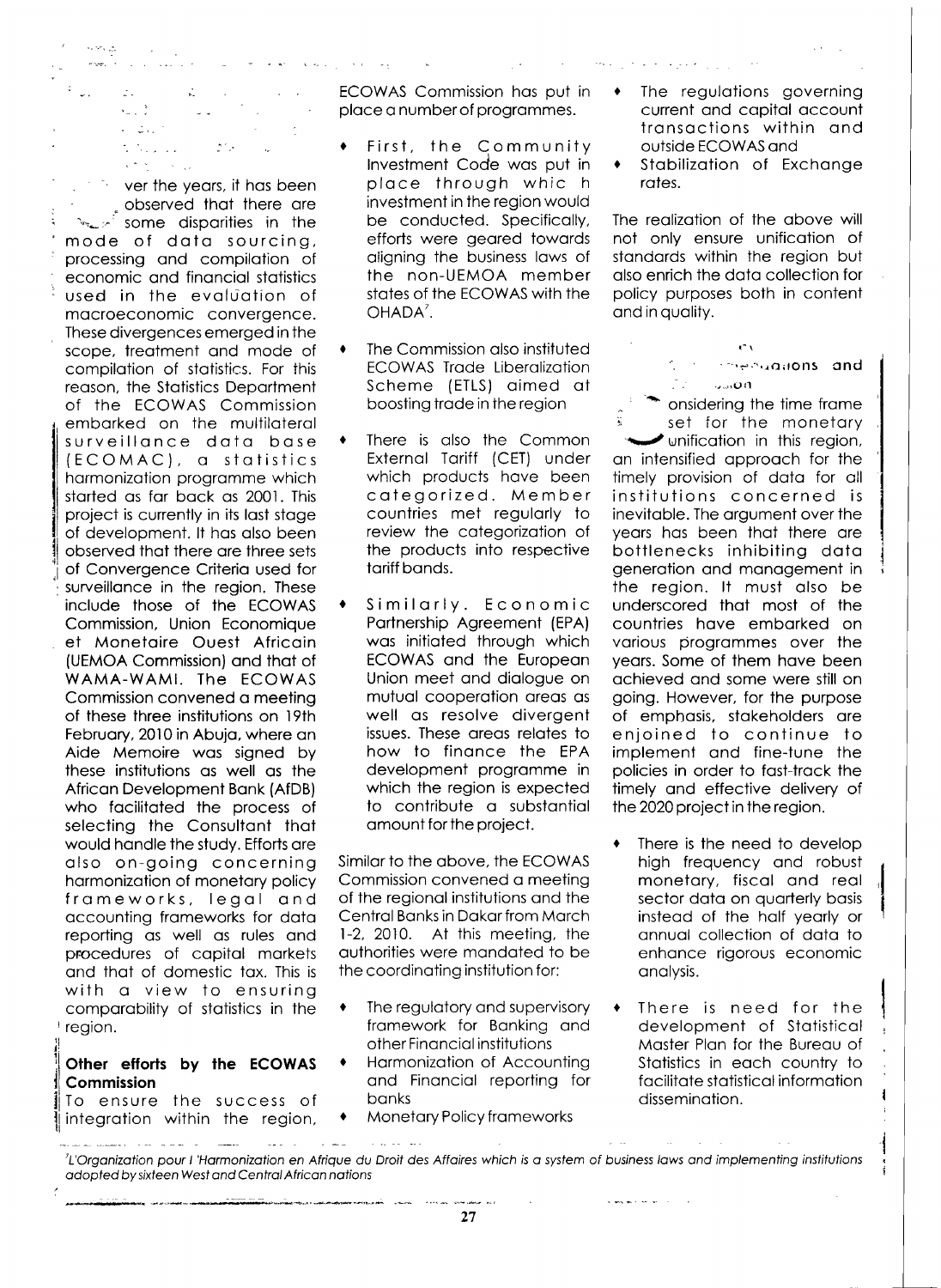- There is need for the development of stote ond regionol stotistics offices to ensure thot doto thot ore collected locolly ore eosily submitted to appropriate offices.
- There is need for the development of ICT lnfrostructure to focilitote the poce of electronicolly collecting, processing and distribution of doto within the region. There is need olso for the interfoce of Stotisticol portols of mojor stokeholders like the Central banks, statistics offices ond the Ministries of Finonce for eosy doto delivery ond retrievol. t
- There is need for the development of a Database to facilitate collating and prompt delivery of doto to users within limited time frome.  $\bullet$

#### Conclusion

Relioble ond timely stotisticol informotion is o sine-quo-non for the successful ochievemeni of the single currency initiative. The monitoring institutions in the region  $(ECOWAS/WAM A/WAMI)$ understonds thot os morket oriented reforms brooden ond economic octivities deepen in the region, there would be exponding demond from users ond obligotions to the Committee of Governors. The evolving monetory, fiscol ond finonciol morkets will depend on the production of timely, comprehensive and high quality data necessary for the effective and efficient management of the regional economy especially in ochreving the single currency by the year 2020. The increasing demand for data would continue to be heightened in response to the changing policy environment. There is need, therefore, to put in ploce o robust stotisticol infrostructure thot would deliver high quality data for the effective surveillance and monitoring of business octivities in the region. The plea is for tenacity of purpose ond cooperotion for oll concerned in order to ochieve the <sup>2020</sup> project ond the economic union for the growth ond development of the region.

### REFERENCES

- Adomu, S.O., l.S.U. Ajiferuke ond E.O. Ogunkolo (l 998) "lmproving Africo Economic " Stofistics" AERC Speciol Poper33 Nov.l 998.
- Awopegba, P.O. (2001) "Data and Efficient Planning, Budgeting and Policy Analysis". A paper presented at the Troining Progromme on Microcomputing ond Stotisticol Anolysis for Plonning ond Budget Officers Statisticians and Policy Analyst, organised NCEMA, Ibadan April 16 - May.

Anthony, J. Smith (2001): The Tropical Agriculturalist-Poultry. Macmillan Education Ltd, London and Oxford.

- Ajakaiye, D.O. (2003). Economic Development in Nigeria: A review of Experience. In: Abdul Ganiyu Garba ed. Development Thought, Policy Advise and Economic Development in Africa in the 20<sup>th</sup> Century: Lessons for the 21<sup>st</sup> Century, Ibadan University Press.
- Akinlo, A.E. (2001). Current Status of Poverty in Nigeria. Paper presented of one day dialogue on Government's Poverty Eradication Programme Centre for Gender and Social Policy Studies., O.A.U., Ile-Ife.
- Alexondre Lomfolussy (2007). Communicoting effective Monetory Policy Decision moking. A poper presented of the EMI on the occosion of workshop for medio proctitioners on "understonding the monetory policy environment the 20<sup>th</sup> century.
- Bawa, M.A. (1993), "Data Generation and Management in Nigeria" Paper presented at the Training Programme on Data Generation Management organised by NCEMA, Ibadan at Sokoto May 23 - June 5.
- Ojo, O. (1974)b. The demond for money: Evidence from on underdeveloped money morket. Nigerion Journol of Economic and -Social Studies 16(2): 235-242.

Okafor, C.M, Presidential Address at the Nigerian Statistical Association, Conference, Ado Ekiti- Nigeria 2008

Dovidson, Fred (1996); Principles of Stotisticol Doto Hondling, Soge Publicotions.

Egbon, P.C. (1994), "Improving the Data Base and Management Information System for Planning and Budgeting in Nigeria", in Obadan, M.I and G.O. Ogiogio (eds) Planning and Budgeting in Nigeria: lnstitutionol ond Policy Reforms, NCEMA, Nigerio.